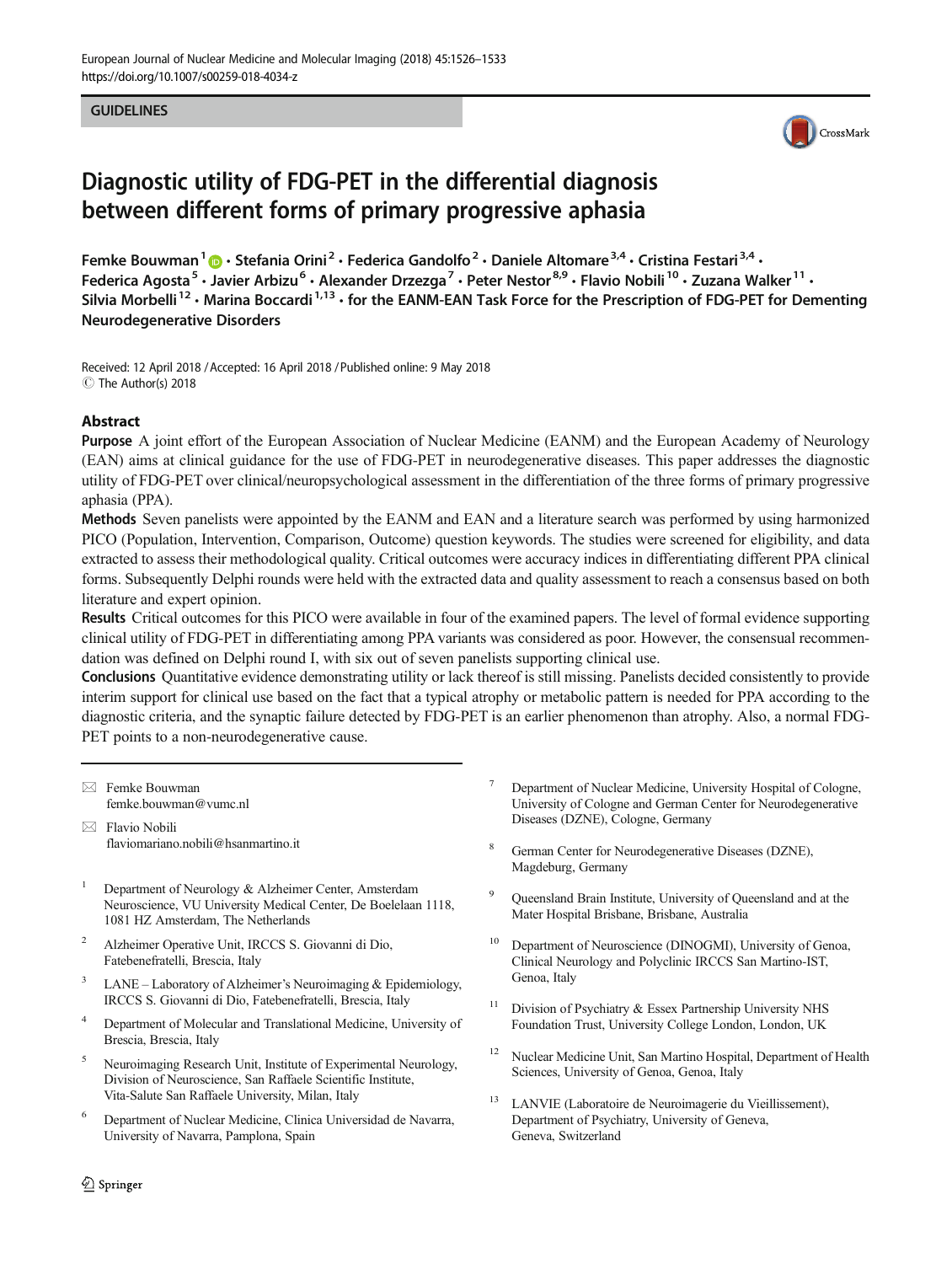Keywords FDG-PET .Primary progressive aphasia .PPA .Neurodegenerative .Semantic .Logopenic .Agrammatic .Dementia

# Introduction

In the lack of clinical guidelines for the use of FDG-PET to diagnose dementing neurodegenerative conditions, the European Association of Nuclear Medicine (EANM) and the European Academy of Neurology (EAN) launched a joint effort aimed at providing clinicians with clinical guidance for using the exam. To this avail, a set of 21 clinical questions was defined to perform literature searches and assessment of the evidence supporting FDG-PET clinical use, and feeding a group of experts defining consensual [[1\]](#page-7-0).

In this paper, we report the availability of evidence supporting the use of FDG-PET for the differential diagnosis between different forms of primary progressive aphasia (PPA). PPA is divided into clinical variants based on specific speech and language features characteristic of each subtype. Clinical criteria for the three variants of PPA—nonfluent/ agrammatic, semantic, and logopenic—were developed by an international group of PPA investigators [[2\]](#page-7-0). This classification can be further specified as "imaging-supported" if the expected pattern of atrophy or hypometabolism is found, and "with definite pathology" if pathologic or genetic data are available. Although FDG-PET is part of the classification described by Gorno-Tempini and colleagues', criteria [\[2\]](#page-7-0) were not based on quantitative literature analysis. Nevertheless, FDG-PET is used on a regular basis in clinical practice for the diagnosis of PPA types.

In this study, we thus assessed the quality of available evidence supporting the utility of FDG-PET in the differential diagnosis of PPA variants, which is relevant for indicating a diagnosis and prognosis in individual patients.

# **Methods**

EANM and EAN appointed respectively four and three panelists to produce recommendations based on the incremental value of FDG-PET, as added on clinicalneuropsychological examination, to differentiate among clinical presentations (non-fluent/agrammatic form, semantic dementia, logopenic aphasia). Consensus recommendations were developed through a Delphi procedure [\[1](#page-7-0)], where panelists voted based on the information about the availability and quality of evidence, assessed by an independent methodological group [[3](#page-7-0)], and on their own expertise.

Briefly, we performed literature searches using harmonized PICO (Population, Intervention, Comparison, Outcome) question keywords edited by panelists; we screened the studies for eligibility, extracted the data to assessed their methodological quality, and provided an evidence assessment consistent with the EFNS guidance [\[4](#page-7-0)] in the specific context of FDG-PET

## PICO question

studies (this issue) [\[3](#page-7-0)].

For this paper, the PICO question was whether FDG-PET should be performed, as adding diagnostic value (in terms of accuracy, and versus pathology or biomarkers of brain amyloidosis), as compared to standard clinical/neuropsychological assessment alone, to differentiate among clinical presentations (non-fluent/agrammatic form, semantic dementia, logopenic aphasia) and to obtain indirect information on the molecular pathologies in patients with primary aphasias. Note that, within the whole initiative, the incremental diagnostic value of FDG-PET versus clinical diagnosis was meant in terms of increased accuracy of the nosological diagnosis. Other exams, and particularly amyloid PET or CSF biomarkers in this case, were expressively not included in the PICO question, nor in the Delphi sessions, not being the focus of the project.

## Eligibility criteria

Only original full papers published in English on international impacted journals were considered, excluding reviews, management guidelines, abstracts, and gray literature. Any sample size was allowed if pathology was the gold standard for diagnosis. Otherwise, the minimum sample sizes for including papers was five.

## Literature search

Electronic search strategy, developed and tested with panelists, was performed through predefined strings, specific to the PICO question, and including a selection of terms taken from a largely inclusive literature selection, in order to pick all variants for the same keyword [[3\]](#page-7-0).

Literature searches were performed using the Medline and Embase databases, and included literature published by April 2016. In reporting the findings of this review, we adhered to the standards of the Preferred Reporting Items for Systematic Reviews and Meta-Analyses (PRISMA) [\[5](#page-7-0)]. A first independent screening of all included studies was performed by a neurologist, who could include additional papers based on personal knowledge or tracking from references of papers. The full texts of potentially eligible studies were then independently reassessed for eligibility by the methodological team.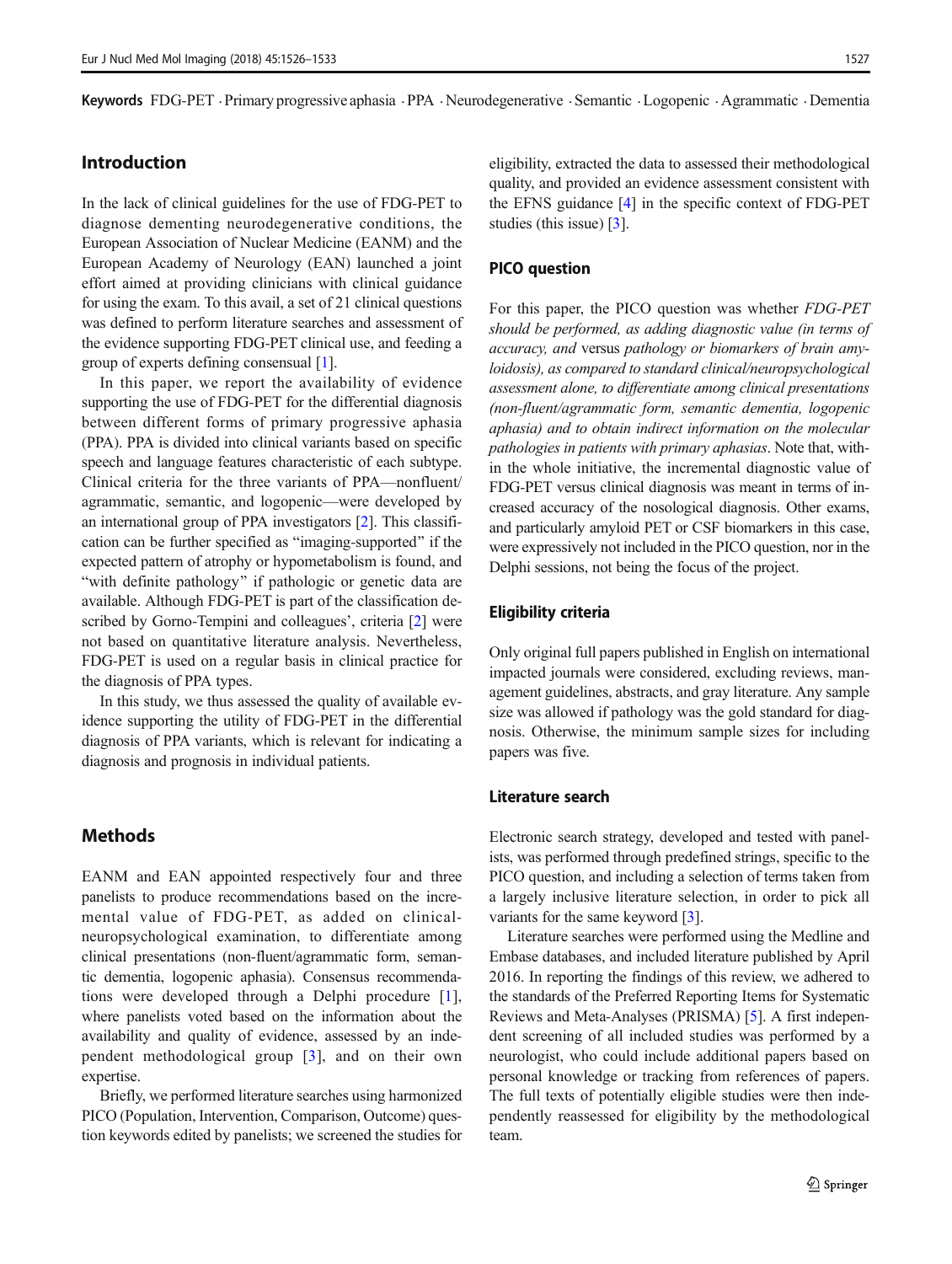#### Data extraction and quality assessment

We extracted data to evaluate the quality of evidence in support to the clinical use of FDG-PET for PPA as described by Boccardi and colleagues [\[3](#page-7-0)]. Data extractors for this review were SO and FG. The quality of evidence was assessed consensually within the methodological group based on study design, gold/reference standard, FDG-PET image assessment (visual or semi-quantitative methods), risk of bias, index test imprecision, applicability, effect size, and effect inconsistency. Critical outcomes were validated measures of test performance (accuracy, sensitivity, specificity, AUC, positive and negative predictive values, and likelihood ratios). A final assessment of relative availability of evidence was formulated, keeping into account the evidence availability among all of the 21 PICOs. This ranking was summarized as very poor/lacking, poor, fair, or good.

## **Results**

Among the 156 papers identified and screened by the referent panelist (FB), 16 reported the comparison of interest (Fig. [1\)](#page-3-0) and were included in the assessment. Critical outcomes for this PICO were available in four of the examined papers [\[6](#page-7-0)–[9\]](#page-7-0) (see Tables [1](#page-4-0) and [2](#page-5-0) PICO 16; data extraction table available at ([https://drive.google.com/drive/u/0/folders/0B0\\_](https://drive.google.com/drive/u/0/folders/0B0_JB3wzTvbpVFYtUGxHdGZWYmc) [JB3wzTvbpVFYtUGxHdGZWYmc\)](https://drive.google.com/drive/u/0/folders/0B0_JB3wzTvbpVFYtUGxHdGZWYmc).

Using SPM for the assessment of FDG-PET, Matias-Guiu and colleagues [[7](#page-7-0)] found that sensitivity, specificity, and accuracy in differentiating all PPA variants were 86.2, 66.7, and 84%, respectively, using clinical diagnosis as reference diagnosis. In addition, they reported sensitivity, specificity, and accuracy of SPM in differentiating among the three variants of PPA. In detail, sensitivity was of 91.6% for av-PPA, 100% for sv-PPA, and 78.6% for lv-PPA, specificity was 100% for av-PPA, 93.1% for sv-PPA and 94.4% for lv-PPA and accuracy was 97% for av-PPA, 94% for sv-PPA, and 87% for lv-PPA, respectively. They also reported a positive predictive value of 96.1% (100% for av-PPA, of 60% for sv-PPA, and 91.7% for lv-PPA, respectively) and a negative predictive value of 33.3% (95.2% for av-PPA, 100% for sv-PPA, and 85% for lv-PPA) (Table [1](#page-4-0)).

In their study, Nestor and colleagues [\[6](#page-7-0)] analyzed sensitivity and specificity of FDG-PET in predicting AD pathology in five patients with autopsy confirmation. They found that bilateral hypometabolism in the temporo-parietal cortex had 50% sensitivity in detecting AD pathology, while normal temporo-parietal cortex had 38% sensitivity in detecting non-AD pathology; bilateral hypometabolism in the temporo-parietal cortex had 100% specificity in detecting AD pathology and normal temporo-parietal cortex had 100% specificity in detecting non-AD pathology. Notably,

they also found that a unilateral left temporoparietal lesion did not discriminate AD from FTLD, which is the reason for the low sensitivities in spite of high specificity  $[6]$ .

According to Whitwell and colleagues [[8\]](#page-7-0), using SPM and ROI analyses, right lateral temporal hypometabolism, and asymmetric hippocampal metabolism had 67 and 83% sensitivity, respectively, and 100% specificity in predicting amyloid-negative lv-PPA. Finally, in Taswell and colleagues [\[9](#page-7-0)], using 3D SSP analyses, the PPV value in predicting AD pathology was > 90% both in the lv-PPA and av-PPA, while NPV was greater in av-PPA (96%) and sv-PPA (92%) than in lv-PPA (81%). Both of these papers used amyloid PET for confirming the underlying pathology.

The assessed studies caused concerns regarding risk of bias for patient selection and the applicability of the index test, being semi-quantitative methods for image analysis still uncommon in clinical centers. The large heterogeneity of comparisons, besides the very few studies and patient number, does not allow to support consistency of results (Table [1](#page-4-0) and [2\)](#page-5-0).

Taking into account the availability of formal evidence for all of the PICOs within the entire project, the level of evidence supporting clinical utility of FDG-PET in differentiating among PPA variants was considered as poor. The consensual recommendation was defined on Delphi round I, with six out of seven panelists supporting clinical use. Panelists kept that specific patterns of atrophy and/or hypometabolism are necessary for the diagnosis of PPA according to the diagnostic criteria and FDG-PET is more sensitive than MRI [\[2](#page-7-0)].

## **Discussion**

In this paper, we assessed the evidence on the clinical utility of FDG-PET for the differential diagnosis between different forms of PPA as an add on to clinical diagnosis, and without comparison with additional exams. We show that literature evidence for the use of FDG-PET in PPA is poor. Nevertheless, six out of seven panelists, clinically experienced in diagnosing PPA, supported clinical use of FDG-PET in the first Delphi round, for differentiation between PPA types.

During the Delphi round, panelists indicated that clinically it may be challenging to differentiate the three types of PPA. Actually, since the publication of the diagnostic criteria by Gorno-Tempini [[2\]](#page-7-0), many researchers showed overlap between the different PPA variants both clinically and on imaging [[11](#page-7-0)–[13](#page-7-0)]. Still the PPA diagnostic criteria of Gorno-Tempini clearly indicate that the typical atrophy or metabolic pattern of the three main forms are mandatory for the diagnosis. In this context, the synaptic failure detected by FDG-PET is an earlier phenomenon than atrophy and thus this tool was still indicated by the panelists as extremely useful (Table [3\)](#page-6-0). In addition, the panelists remarked that a normal FDG-PET scan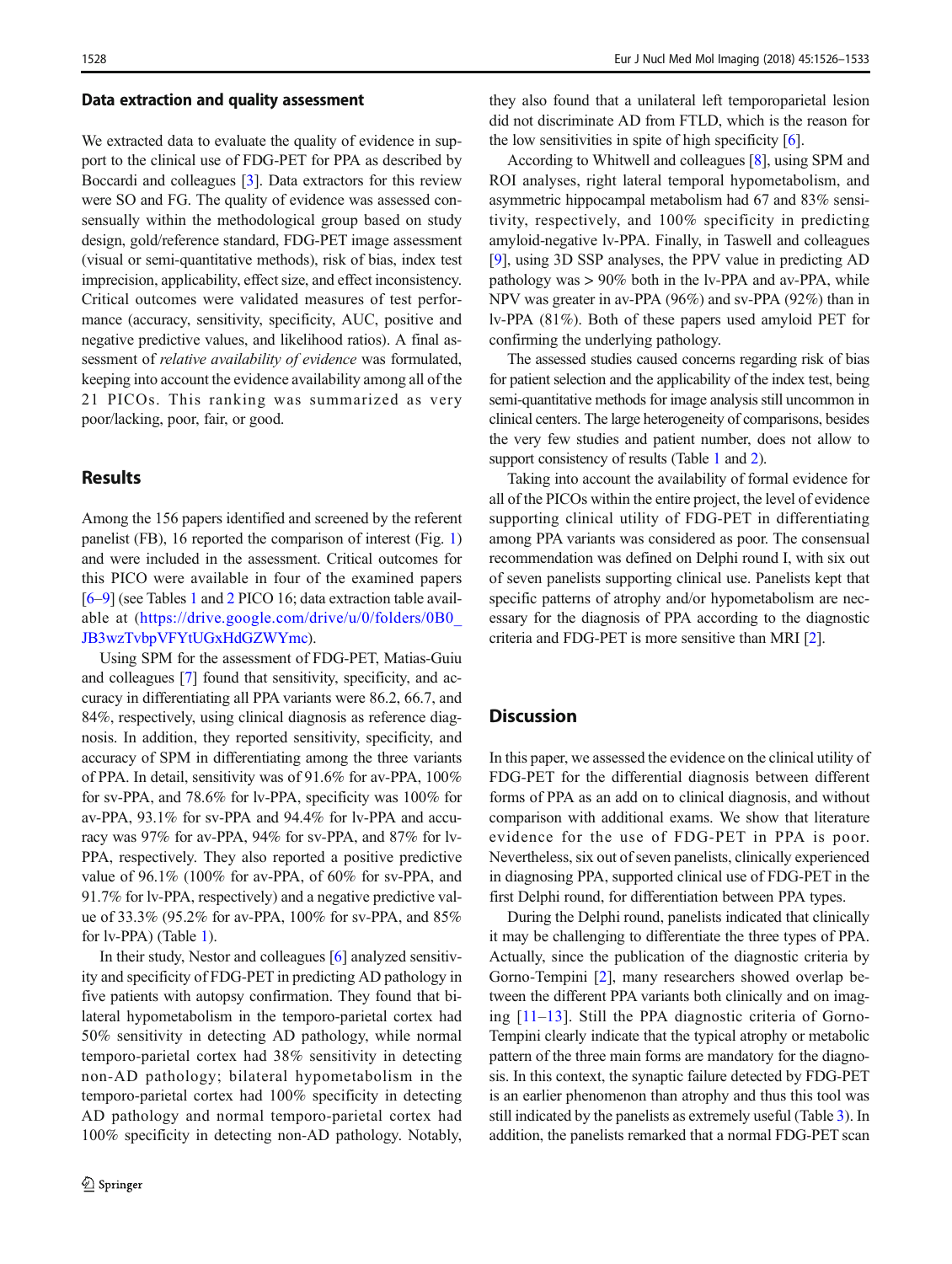<span id="page-3-0"></span>Fig. 1 PRISMA flowchart of selected papers for PICO 16 regarding requirement of semiautomated assessment (adapted from Moher et al. 2009) [[5\]](#page-7-0)



may also have diagnostic value, as it points to a nonneurodegenerative cause of clinical aphasic symptomatology.

In their diagnostic criteria, Gorno-Tempini et al. make use of MRI, FDG-PET, and SPECT as imaging modalities. Since MRI is mandatory in all patients also for the exclusion of other non-neurodegenerative underlying etiologies, some of the patients might show (on MRI) a pattern of atrophy already clearly suggestive for a subtype of PPA. A systematic investigation of the potential added value of FDG-PET in patients with pattern of atrophy already supporting the diagnosis of PPA is outside the aim of the present study and should be addressed when discussing a complete diagnostic algorithm for PPA. With respect to perfusion SPECT, due to the worse resolution, SPECT should not be performed when FDG-PET is available [\[14\]](#page-7-0).

Considering the recent advances in molecular imaging and currently available neuropathological biomarkers for Alzheimer's disease (AD), i.e., CSF abeta, tau, ptau, and amyloid PET, the focus of this paper covers only a part of the comparative analyses that should be performed to outline a complete and cost-effective diagnostic algorithm. Indeed, the added value of FDG-PET over both clinical/neuropsychological evaluation and specific AD biomarkers needs to be addressed. Especially since a negative amyloid marker firmly rules out AD, although co-pathology of AD may occur in sv-PPA and av-PPA, yielding positive amyloid biomarkers, while the causative underlying pathology may be non-AD (e.g., TDP43 or tau pathology). The hypometabolic pattern on FDG-PET is supportive in these cases providing information on the extent and localization of neuronal dysfunction, and thus the endophenotype of neuronal injury. In this way, FDG-PET may give indirect information on a supposedly underlying molecular pathology, such as TDP43 pathology in semantic dementia. Actual and direct information on the underlying neuropathology naturally requires more specific biomarker and/or genetic analysis. All in all, though, the aim of the EANM-EAN initiative, and of this paper, was limited to assessing the incremental value of FDG-PET over clinical assessment, to give a guideline specific to the use of FDG-PET in a clinical setting. We should also consider that both CSF analysis as well as amyloid PET are not widely available in all memory clinics yet, whereas FDG-PET is a widely used technique also in other specialties such as oncology, and therefore widely available in most memory clinics. In the future, when CSF analysis, amyloid PET, and possibly other neurodegenerative biomarkers and/or tracers (i.e., amyloid and/or tau) become widely available for clinical purposes, a formal comparison with FDG-PET will be needed to define a cost-effective algorithm for diagnosis in PPA and dementia in general [[15](#page-7-0), [16\]](#page-7-0).

Panelists also mentioned that solving standardization issues (e.g., for scan reading or normality threshold) may overcome some of the current heterogeneity in FDG-PET diagnostic performance [\[16,](#page-7-0) [17\]](#page-7-0), as did also the other literature reviews within the EANM-EAN Initiative [\[18](#page-7-0)–[23](#page-7-0)].

The main limitation of the present study consisted in the fact that the evidence assessment had to be performed, to the best of our methodological resources, on literature characterized by important methodological limitations. In order to evaluate and compare quantitatively the incremental value of diagnostic tests, only papers reporting validated measures of test performance could be included for analysis. Thereby, as many as 12 out of the 16 papers found in the literature had to be excluded, although they performed investigations potentially relevant to the PICO question. Information on sensitivity and specificity, and, even more, measures of test performance that be independent on the prevalence of the disease in the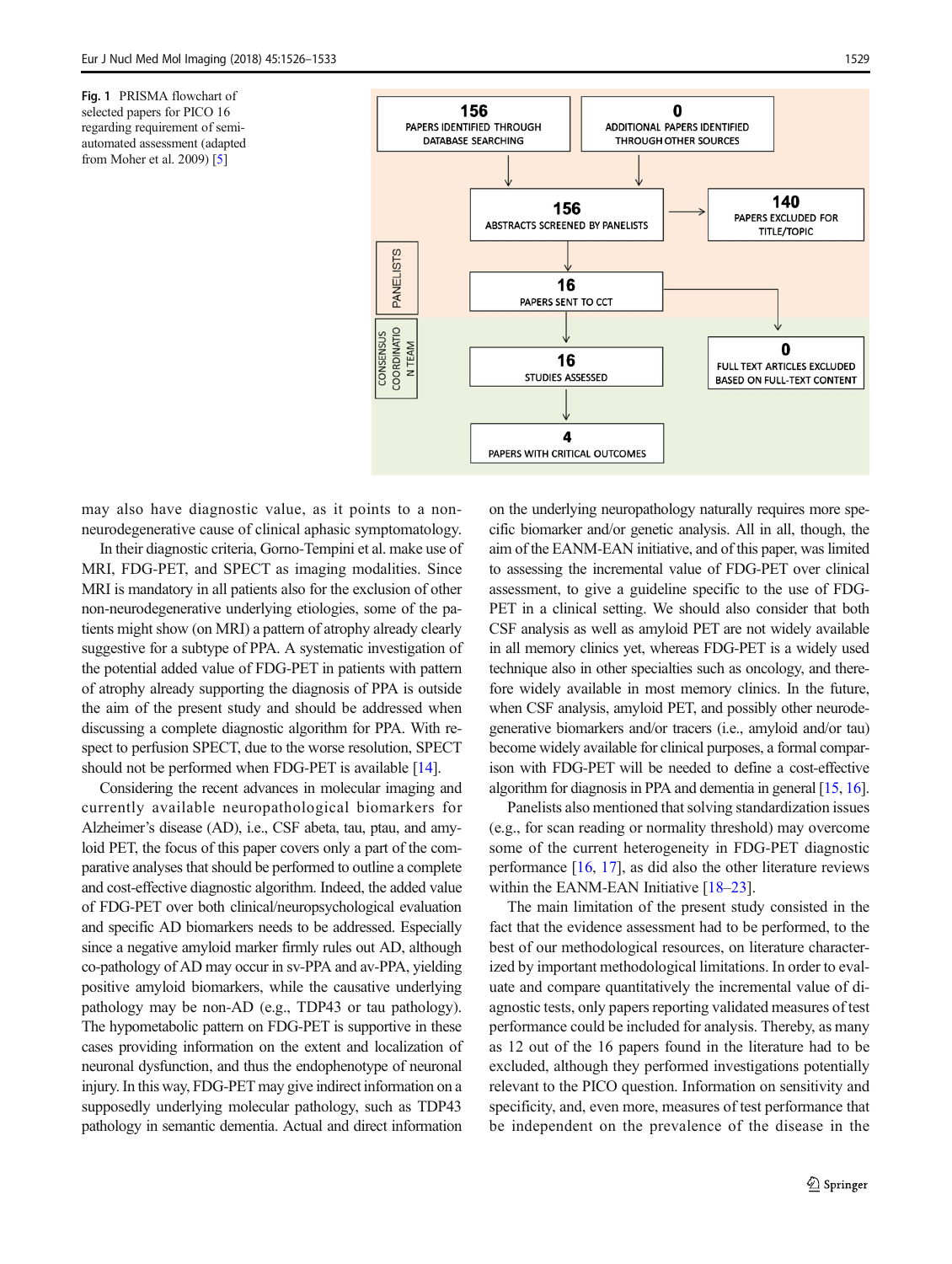<span id="page-4-0"></span>

| Table 1              |        |                                       |                                                                           |              |                                         |         |                                      | PICO 16 (PART 1). The quality of evidence for each critical outcome in differentiating among clinical presentations in PPA patients. The overall quality of evidence was assessed as described in<br>section 2.4, and ranked among the 21 PICOs of the whole project (Nobili, Arbizu et al. 2018) to provide information about availability of evidence relative to the FDG-PET field (see [3] for further details) |        |                                    |                 |
|----------------------|--------|---------------------------------------|---------------------------------------------------------------------------|--------------|-----------------------------------------|---------|--------------------------------------|---------------------------------------------------------------------------------------------------------------------------------------------------------------------------------------------------------------------------------------------------------------------------------------------------------------------------------------------------------------------------------------------------------------------|--------|------------------------------------|-----------------|
|                      |        |                                       | PICO 16: Differentiate among clinical presentations in PPA patients       |              |                                         |         |                                      |                                                                                                                                                                                                                                                                                                                                                                                                                     |        |                                    |                 |
| outcomes<br>Critical | papers |                                       | No. of Sample size Gold/reference<br>standard                             | Risk of bias | imprecision Applicability<br>Index test |         | FDG-PET assessment Effect range (CI) |                                                                                                                                                                                                                                                                                                                                                                                                                     | Effect | assessment inconsistency<br>Effect | Outcome quality |
| Sensitivity          |        | $12$ av-PPA<br>$141v-PPA$<br>3 sv-PPA | Clinical diagnosis Not serious                                            |              | Serious                                 | Serious | Semi-quantitative<br>(SPM)           | - All variants: $86.2\%$ (CI: $68-96\%$ )<br>$-av-PPA$ : 91.6% (CI: 61-100%).<br>- sv-PPA: $100\%$ (CI: 29-100%).<br>$-1v-PPA$ : 78.6% (CI: 49-95%).                                                                                                                                                                                                                                                                | Ξ      | ≸                                  | <b>NOT</b>      |
| Specificity 1        |        | $12 av-PPA$<br>14 Iv-PPA<br>3 sv-PPA  | Clinical diagnosis Not serious                                            |              | Serious                                 | Serious | Semi-quantitative<br>(SPM)           | - All variants: 66.7% (CI: $9-99\%$ )<br>$-1v-PPA$ : 94.4% (CI: 73-100%).<br>av-PPA: 100% (CI: 83-100%).<br>sv-PPA: 93.1% (CI: 77-99%).                                                                                                                                                                                                                                                                             | Ξ      | Ź                                  | <b>NOT</b>      |
| Accuracy             |        | $12 av-PPA$<br>14 Iv-PPA<br>3 sv-PPA  | Clinical diagnosis Not serious                                            |              | Serious                                 | Serious | Semi-quantitative<br>(SPM)           | - All variants: $84\%$ (CI: $67-95\%$ )<br>- av-PPA: 97% (CI: 84-100%).<br>$-$ sv-PPA: 94% (CI: 79-99%).<br>- Iv-PPA: 87% (CI: 71-96%).                                                                                                                                                                                                                                                                             | Ξ      | Á                                  | <b>NOT</b>      |
| Ndd                  |        | 12 av-PPA<br>3 sv-PPA<br>14 IvPPA     | Clinical diagnosis Not serious                                            |              | Not serious                             | Serious | Semi-quantitative<br>(SPM)           | - All variants: $96.1\%$ (IC: $80-100\%$ )<br>- av-PPA: 100% (CI: 71-100%).<br>$-1v-PPA: 91.7%$ (CI: 61-100%).<br>sv-PPA: 60% (CI: 15-95%).                                                                                                                                                                                                                                                                         | Ξ      | Ź                                  | NOZ             |
| NPV                  |        | $12$ av-PPA<br>$141v-PPA$<br>3 sv-PPA | Clinical diagnosis Not serious<br>RELATIVE AVAILABILITY OF EVIDENCE: POOR |              | Not serious                             | Serious | Semi-quantitative<br>(SPM)           | All variants: $33.3\%$ (CI: $4-78\%$ )<br>- av-PPA: 95.2% (CI: 76-100%).<br>- sv-PPA: 100% (CI: 87-100%).<br>- Iv-PPA: $85\%$ (CI: $62-97\%$ )                                                                                                                                                                                                                                                                      | Ξ      | Ź                                  | <b>NOT</b>      |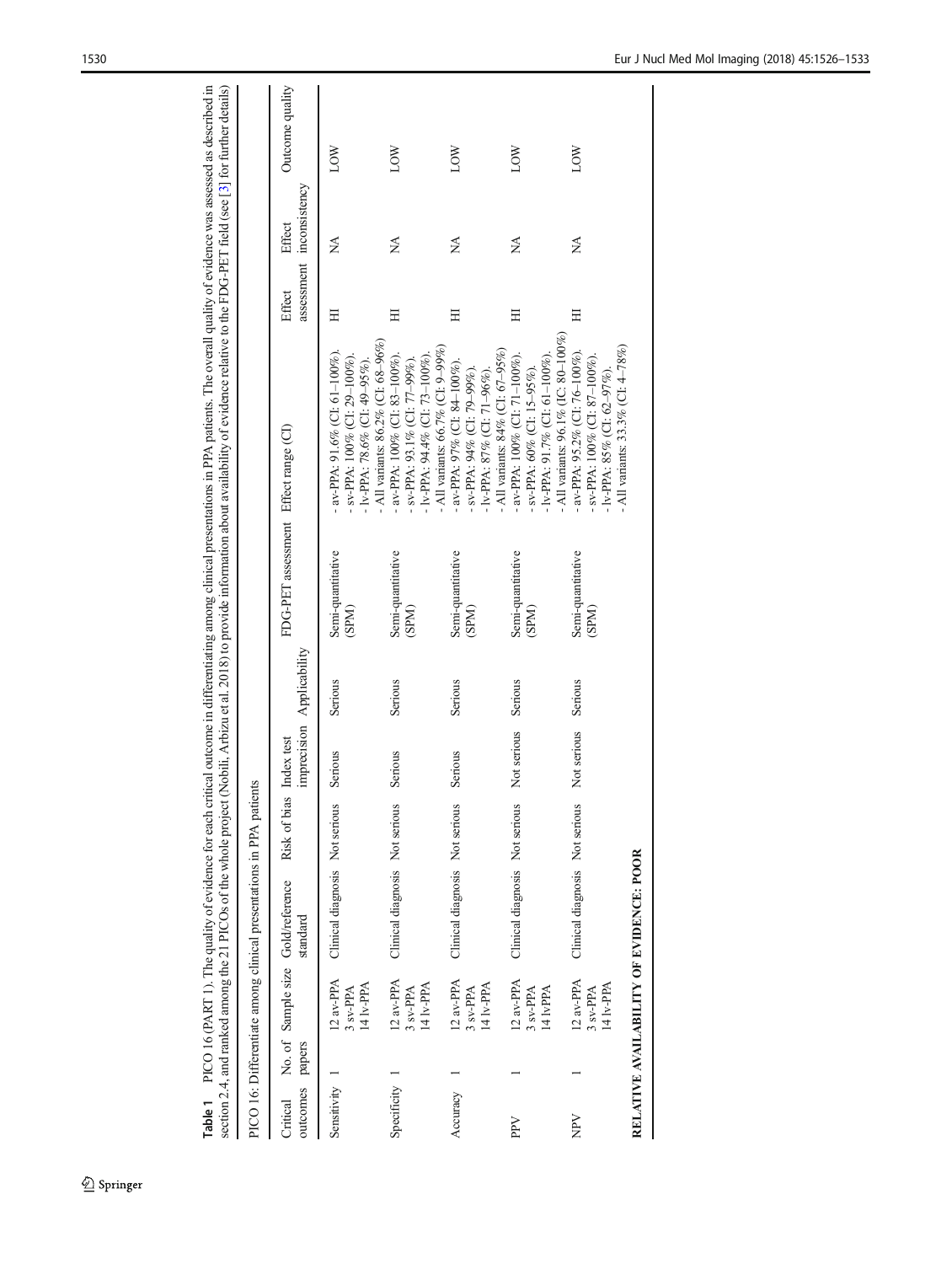<span id="page-5-0"></span>

| Table 2                    |                  |                |                                                                                                                                                                                                                                                                                                                                                                                                                                                                                                                                                                                                                                                                            |                                      |              |                                                                     |                 | PICO 16 (PART 2). Table reports the quality of evidence for each critical outcome in detecting the underlying molecular pathologies (e.g., amyloidosis or tauopathies) in PPA patients                                                                                                                                                                                                                                                                    |                      |                         |                    |
|----------------------------|------------------|----------------|----------------------------------------------------------------------------------------------------------------------------------------------------------------------------------------------------------------------------------------------------------------------------------------------------------------------------------------------------------------------------------------------------------------------------------------------------------------------------------------------------------------------------------------------------------------------------------------------------------------------------------------------------------------------------|--------------------------------------|--------------|---------------------------------------------------------------------|-----------------|-----------------------------------------------------------------------------------------------------------------------------------------------------------------------------------------------------------------------------------------------------------------------------------------------------------------------------------------------------------------------------------------------------------------------------------------------------------|----------------------|-------------------------|--------------------|
|                            |                  |                | PICO 16: Detecting the underlying molecular pathologies (e.g., amyloidosis or tauopathies) in PPA patients                                                                                                                                                                                                                                                                                                                                                                                                                                                                                                                                                                 |                                      |              |                                                                     |                 |                                                                                                                                                                                                                                                                                                                                                                                                                                                           |                      |                         |                    |
| outcomes<br>Critical       | No. of<br>papers | Sample<br>size | Gold/reference<br>standard                                                                                                                                                                                                                                                                                                                                                                                                                                                                                                                                                                                                                                                 | assessment<br>FDG-PET                | Risk of bias | imprecision<br>Index test                                           | Applicability   | range (CI)<br>Effect                                                                                                                                                                                                                                                                                                                                                                                                                                      | assessment<br>Effect | inconsistency<br>Effect | Outcome<br>quality |
| pathology<br>Detect AD     | $\mathbf{\sim}$  | 53 PPA         | 1 Biomarker-based<br>diagnosis<br>1 Pathology                                                                                                                                                                                                                                                                                                                                                                                                                                                                                                                                                                                                                              | Semi-quantitati-<br>Unclear<br>ye    | Serious      | serious<br>Very                                                     | serious<br>Very | - LR-: $0.09$ in lv-PPA, $0.10$ in av-PPA,<br>- Specificity: 100% (CI NA)<br>- Sensitivity: 50% (CI NA)<br>96% in av-PPA, 92%<br>in av-PPA, 85% (10)<br>- NPV: $81\%$ in lv-PPA,<br>92% in av-PPA, NA<br>$-LR+: 1.91$ in $lv-PPA$ ,<br>- PPV: $94\%$ in lv-PPA,<br>11.0 in av-PPA, NA<br>in lv-PPA, 94% (6)<br>(Standard error: 7)<br>$1.10$ in sv-PPA<br>- Accuracy: $91\%$<br>in sv-PPA.<br>in sv-PPA.<br>in sv-PPA.<br>sv-PPA.<br>Study 1.<br>Study 2. | Moderate             | ΧÁ                      | LOW                |
| Detect non-AD<br>pathology | $\mathcal{L}$    | 31 PPA         | 1 Biomarker-based<br>1 Pathology<br>diagnosis                                                                                                                                                                                                                                                                                                                                                                                                                                                                                                                                                                                                                              | quantitative<br>1 Unclear<br>1 Semi- | Serious      | Very serious                                                        | serious<br>Very | - Specificity: 100% (CI: 83-100%).<br>- Sensitivity: 83% (CI: 36-100%).<br>- PPV: $100\%$ (CI: $48-100\%$ ).<br>Specificity: 100% (CI NA)<br>- Sensitivity: 38% (CI NA).<br>- AUC: 90% (CI NA).<br>Study 1.<br>Study 2.                                                                                                                                                                                                                                   | Moderate             | $\lessapprox$           | LOW                |
|                            |                  |                | Effect: lowest and highest values for each critical outcome; when more values were obtained for the same outcome, the highest was reported<br>Risk of bias: assessment of the study design and other methodological features (e.g., patient selection, clinical diagnostic criteria used)<br>Effect inconsistency: 'Not serious' if lowest and highest values difference was 0-20, 'serious' 21-40, 'very serious' > 40<br>Effect assessment: $51-70\%$ low, $71-80\%$ moderate, $81-100\%$ high<br>Index test methods: assessment of index test methodology (e.g.,<br>Outcome quality: summary of evidence as from all columns<br>RELATIVE AVAILABILITY OF EVIDENCE: POOR |                                      |              | technical details, image analysis methods and statistical analysis) |                 | to 'serious' indirectness, visual + semi-quantitative methods correspond to 'not serious' indirectness, due to partial implementation of quantitation in clinical practice)<br>Applicability: representativeness of the studied population and index test reproducibility in clinical practice (semi-quantitative methods correspond                                                                                                                      |                      |                         |                    |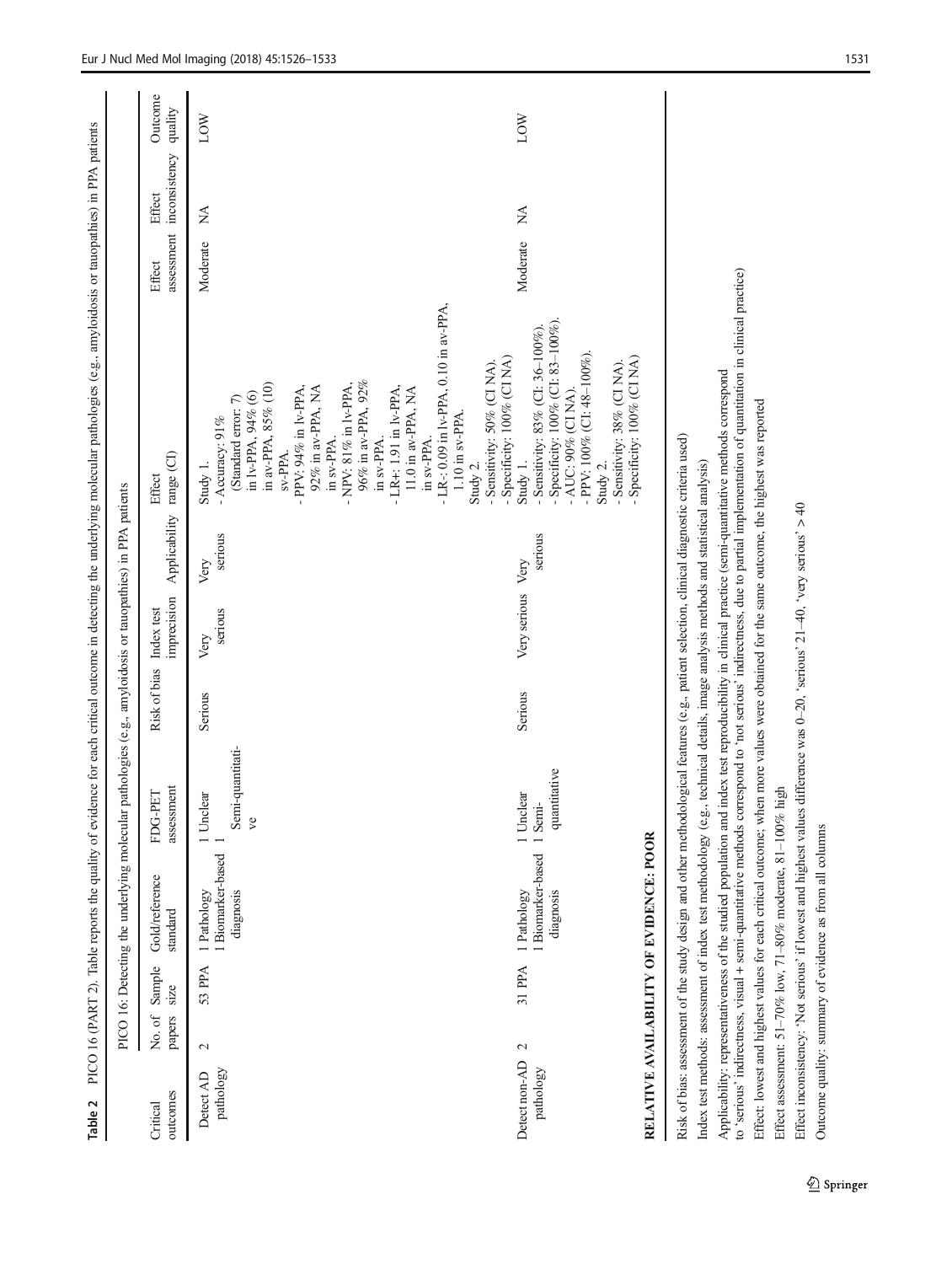Table 3 Availability of evidence and panelists' decisions supporting the use of FDG-PET in the differential diagnosis of PPA variants

<span id="page-6-0"></span>

| 1532 | Eur J Nucl Med Mol Imaging (2018) 45:1526-1533 |
|------|------------------------------------------------|
|------|------------------------------------------------|

| PICO                           | Relative<br>availability<br>of evidence | Panelists'<br>recommendations | Main reasons<br>for final decision                              |
|--------------------------------|-----------------------------------------|-------------------------------|-----------------------------------------------------------------|
| $16 - \text{diagnosis of PPA}$ | Poor                                    | Yes                           | More sensitive than MRI. Required<br>in PPA diagnostic criteria |

population (i.e., PPV, NPV, or negative and positive likelihood ratios) are mandatory to allow assessment of incremental diagnostic value, and thus the definition of evidence-based diagnostic guidelines. To allow comparison of diagnostic methods such as FDG-PET, we encourage research groups to compute and report these critical outcome measures in future publications, since this can usually be easily done with the data normally collected in this kind of study.

On the other hand, the lack of direct quantification of patient outcomes (health, quality of life, mortality, institutionalization) following FDG-PET-based diagnosis is a main limitation not solvable in the short term. However, even accepting accuracy studies as proxies for more appropriate patient management [\[24,](#page-7-0) [25\]](#page-7-0), many limitations remain. Indeed, demonstration of diagnostic improvement after FDG-PET is limited by the lack of pathology confirmation and of head-to-head comparison between FDG-PET and clinical assessment versus the same gold standard [[3\]](#page-7-0). In addition, the frequent use of mere baseline clinical diagnosis as the reference standard conveys the limitation of the intrinsic circularity between hypometabolic patterns and clinical syndromes, and prevents computation of test performance independent of the actual prevalence of the disorder in the examined population. This may be due to the absence of stakeholders, specific to FDG-PET and the so-called 'orphan' drugs: no company ever having exclusivity on the radiopharmaceutical, rigorous expensive studies are scarce.

Also for this set of reasons, these recommendations are defined late compared to other diagnostic appropriate use criteria, e.g., those for amyloid-PET [[26](#page-7-0)], which are also based on expert consensus, being defined in the complete lack of data on clinical utility. With frequent gaps in formal evidence, the use of clinicians' experience should at present be seen as interim evidence.

## Conclusions

Notwithstanding the heterogeneity of results and poor evidence in the literature, consensus was achieved on Delphi Round I, when six out of seven panelists (being experienced clinicians in neurodegeneration of both neurology (EAN) and nuclear medicine (EANM)) supported clinical use of FDG PET in PPA. With synaptic failure being an earlier phenomenon than atrophy, FDG-PET is particularly valuable for the differential diagnosis between different forms of primary progressive aphasia.

This recommendation may be weighted based on the availability of other kinds of examination more directly investigating underlying pathophysiology, which comparison was not the focus of the present paper.

Acknowledgements The procedure for assessing scientific evidence and defining consensual recommendations was funded by the European Association of Nuclear Medicine (EANM) and by the European Academy of Neurology (EAN). We thank the Guidelines working group of EAN, particularly Simona Arcuti and Maurizio Leone, for methodological advice.

Funding This project was partially funded by the European Association of Nuclear Medicine (EANM) and the European Academy of Neurology (EAN).

## Compliance with ethical standards

Conflict of interest Flavio Nobili: received personal fees and nonfinancial support from GE Healthcare, non-financial support from Eli-Lilly and grants from Chiesi Farmaceutici.

Cristina Festari: declares that she has no conflict of interest.

Daniele Altomare was the recipient of the grant allocated by the European Academy of Neurology (EAN) for data extraction and evidence assessment for the present project.

Federica Agosta: is Section Editor of NeuroImage: Clinical; has received speaker fees from Biogen Idec, Novartis, and Excellence in Medical Education; and receives or has received research supports from the Italian Ministry of Health, AriSLA (Fondazione Italiana di Ricerca per la SLA), and the European Research Council. She received personal fees from Elsevier INC.

Stefania Orini: declares that she has no conflict of interest.

Federica Gandolfo: declares that she has no conflict of interest.

Javier Arbizu: received grants from Eli-Lilly & Co, Piramal and GE Healthcare.

Femke Bouwman: none.

Peter Nestor: received radiotracer from Piramal at a discounted rate as part of a research collaboration.

Alexander Drzezga: received grants and non-financial support from Eli-Lilly & Co, Siemens and GE Healthcare; he also received nonfinancial support from Piramal.

Zuzana Walker: received from GE Healthcare grants and tracers, personal fees for consultancy and speaker's fee.

Marina Boccardi has received funds from the European Association of Nuclear Medicine (EANM) to perform the evidence assessment and the global coordination of the present project. Moreover, she has received research grants from Piramal and served as a paid member of advisory boards for Eli Lilly.

Giovanni B. Frisoni is principal investigator of industry-sponsored trials funded by AbbVie, Acadia, Altoida, Amoneta, Araclon, Biogen, Janssen, Novartis, Piramal; has received funding for investigatorinitiated trials from GE, Piramal, and Avid-Lilly; has received speaker's fees from a number of pharma and imaging companies.